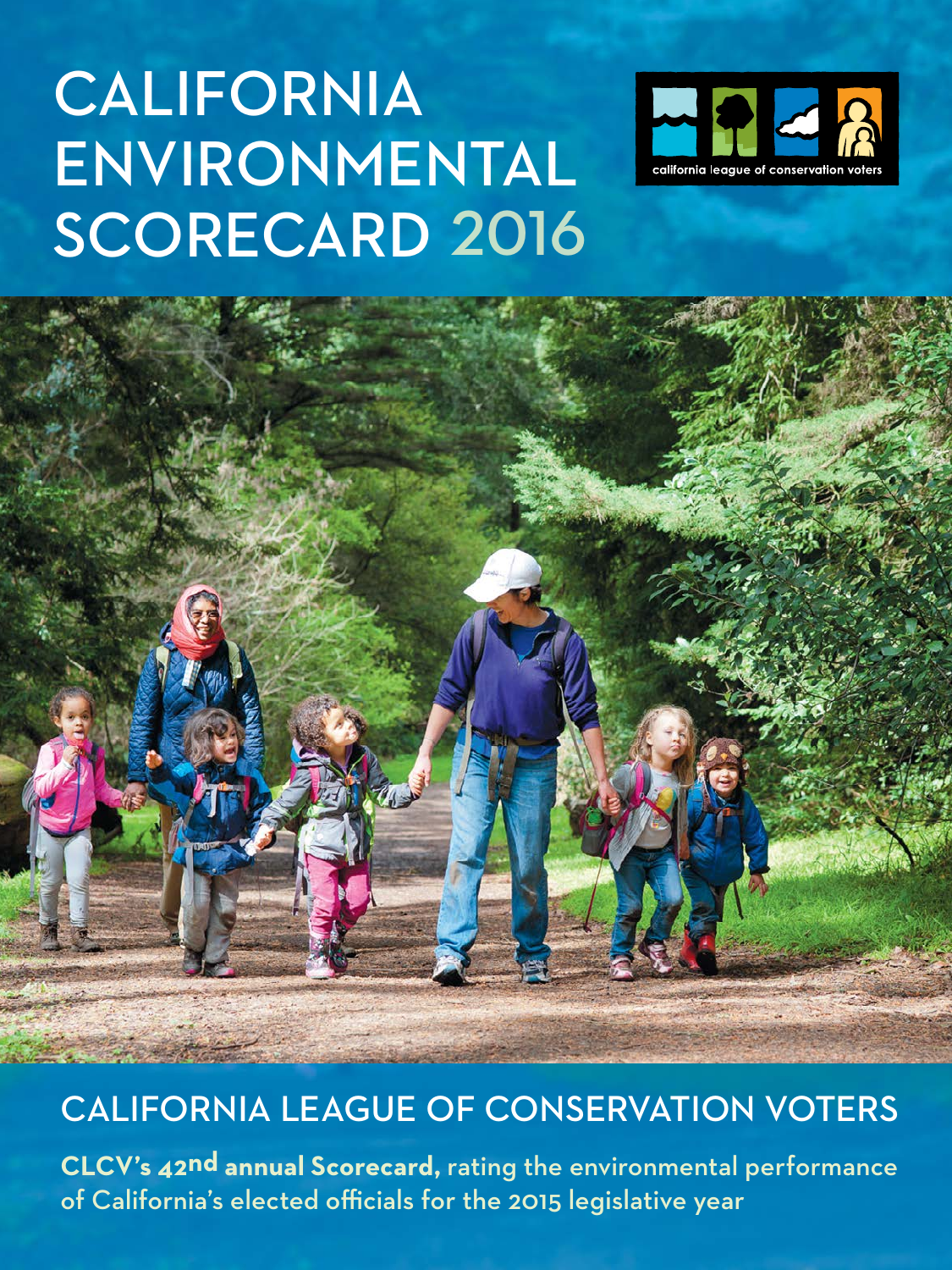## TABLE OF CONTENTS

- **3** Governor & State Senate Scorecard
- **4** State Assembly Scorecard
- **6** Letter from the CEO Dates to Remember
- **7** Bill Descriptions
- **10** About CLCV
- **11** Know the Score, Take Action
- **12** Board, Green Advisory Council, & Staff

# WHO ARE MY LEGISLATORS?

If you received this *Scorecard* at your voting address, please refer to the line above your address on the back cover:

[YOUR MEMBER ID] ASM. SAMPLE, SEN. SAMPLE. Your name your address city state zip

The legislators who represented you in 2015, when the scores in this *Scorecard* were compiled, are listed above your name. Find their scores in the chart on the following pages. Find out more about your legislators at **[ecovote.org/](http://www.ecovote.org/legislators) [legislators](http://www.ecovote.org/legislators)** or take action at **[act.ecovote.org](http://act.ecovote.org/)**.

### thank you to our lawmakers who scored **100%** in 2015**:**

#### state senators assemblymembers

Ben Allen Marty Block Kevin de León Loni Hancock

Jerry Hill Hannah-Beth Jackson Mark Leno Carol Liu

& governor jerry brown

Mike McGuire Bob Wieckowski Lois Wolk

Toni Atkins Richard Bloom Rob Bonta Ed Chau David Chiu Kansen Chu Matt Dababneh

Susan Eggman Jimmy Gomez Reggie Jones-Sawyer Marc Levine Patty Lopez Kevin McCarty Kevin Mullin

Anthony Rendon Miguel Santiago Mark Stone Tony Thurmond Phil Ting Das Williams Jim Wood

key:

PRO-ENVIRONMENTAL ACTION: **a "YES" VOTE or a SIGNATURE**



ANTI-ENVIRONMENTAL ACTION: **a "NO" VOTE or a VETO**



ANTI-ENVIRONMENTAL ACTION: **DID NOT VOTE**

**EXCUSED:** Absent due to illness or family leave; not counted positively or negatively

CLCV supported all of the 2015 bills listed in this *Scorecard*. Each action taken by lawmakers represents either the pro- or anti-environmental position as determined by CLCV. When a legislator does not take a position on a bill by not voting, that has the same effect as voting no, so it is counted negatively toward that legislator's score.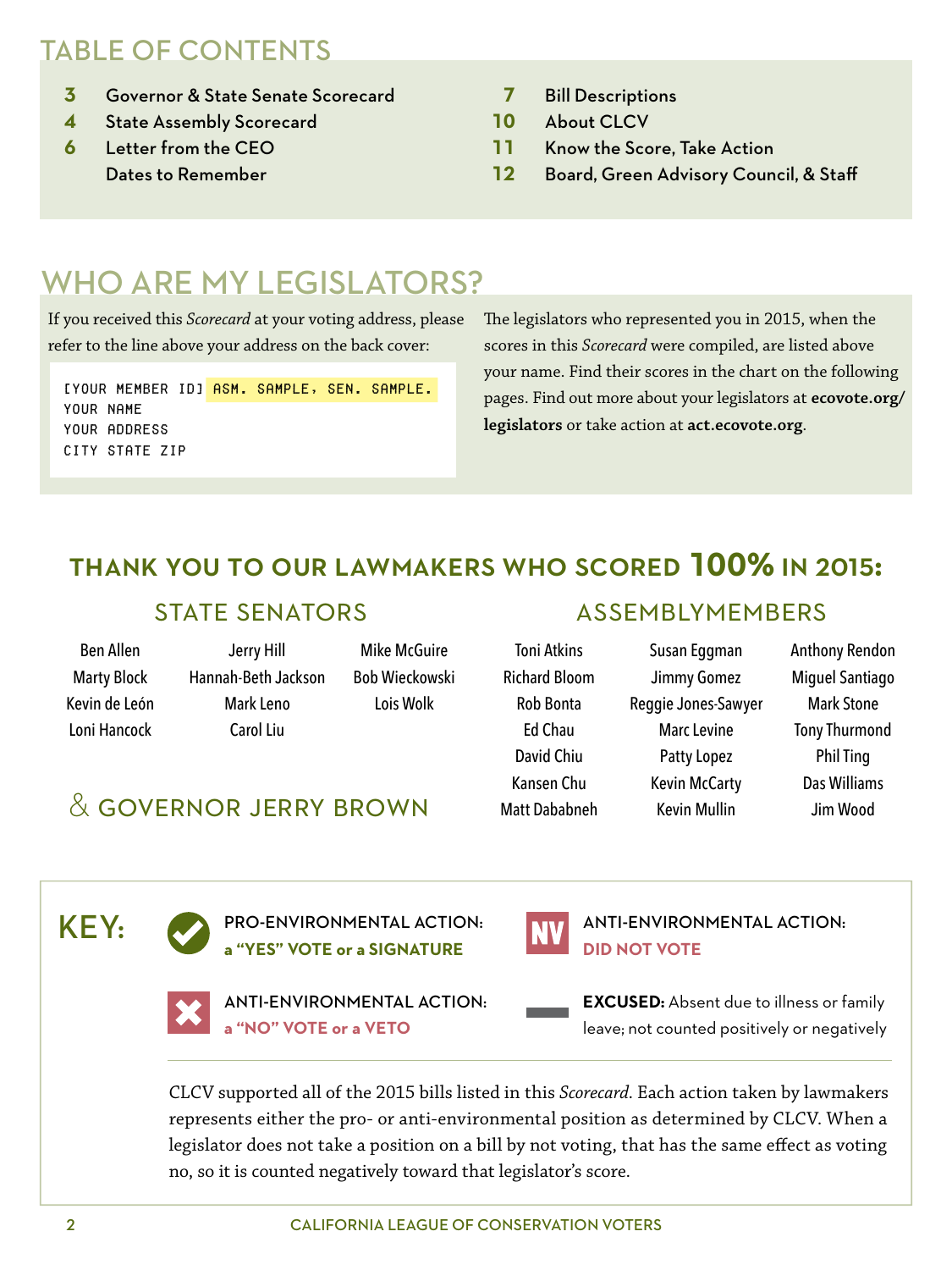### GOVERNOR & SENATE SCORECARD 2015

| Governor /<br><b>State Senator</b> | Party-<br>District | 2015<br>Score | Lifetime<br>Score | <b>48 %</b>              | 48356          | <b>48693</b>                | <b>AB 744</b>                                  | 48888                       | <b>481288</b>   | 48 1467          | <b>481496</b>   | $S_{8}32$                   | <b>SB185</b>                | <b>SB 248</b>            | <b>SB 350</b>   | <b>SB 454</b>           | SB788                       |
|------------------------------------|--------------------|---------------|-------------------|--------------------------|----------------|-----------------------------|------------------------------------------------|-----------------------------|-----------------|------------------|-----------------|-----------------------------|-----------------------------|--------------------------|-----------------|-------------------------|-----------------------------|
| Brown, Jerry                       | D                  | 100%          | 87%               | $\bullet$                |                | $\bullet$                   | 0                                              | $\bullet$                   | $\bullet$       | 0                | $\bullet$       |                             | $\bullet$                   |                          | $\bullet$       |                         |                             |
| Allen, Ben                         | $D-26$             | 100%          | 100%              | $\bullet$                |                | $\bullet$                   | 0                                              | $\bullet$                   | $\bullet$       | 0                | $\bullet$       | $\bullet$                   | $\bullet$                   | $\bullet$                | $\bullet$       | $\bullet$               | $\bullet$                   |
| Anderson, Joel                     | R-38               | 0%            | 7%                | $ \mathbf{x} $           |                | $ \boldsymbol{\mathsf{x}} $ | $ \mathbf{x} $                                 | $ \mathbf{x} $              | $ \mathbf{x} $  | $ \mathbf{x} $   | $\vert x \vert$ | $ \boldsymbol{\mathsf{x}} $ | $\vert x \vert$             | $ \mathbf{x} $           | $ \mathbf{x} $  | $\vert x \vert$         | $ \boldsymbol{\mathsf{x}} $ |
| <b>Bates, Patricia</b>             | $R-36$             | 0%            | 2%                | $ \mathbf{x} $           |                | $ \boldsymbol{\mathsf{x}} $ | $ \mathbf{x} $                                 | $ \boldsymbol{\mathsf{x}} $ | <b>NV</b>       | $ \mathbf{x} $   | $ \mathbf{x} $  | $ \boldsymbol{\mathsf{x}} $ | $ \boldsymbol{\mathsf{x}} $ | $ \mathbf{x} $           | $ \mathbf{x} $  | $\vert x \vert$         | $ \mathbf{x} $              |
| Beall, Jim                         | $D-15$             | 92%           | 97%               | $\bullet$                |                | $\bullet$                   | Ø                                              | <b>NV</b>                   | $\bullet$       | $\bullet$        | $\bullet$       | $\bullet$                   | $\bullet$                   | $\bullet$                | $\bullet$       | Ø                       | $\bullet$                   |
| <b>Berryhill, Tom</b>              | $R-8$              | 0%            | 13%               | $ \mathbf{x} $           |                | $ \boldsymbol{\mathsf{x}} $ | $ \mathbf{x} $                                 | $ \mathbf{x} $              | $ \mathbf{x} $  | $ \mathbf{x} $   | $ \mathbf{x} $  | $ \boldsymbol{\mathsf{x}} $ | $ \boldsymbol{\mathsf{x}} $ | $ \mathbf{x} $           | $ \mathbf{x} $  | $\vert x \vert$         | $ \mathbf{x} $              |
| <b>Block, Marty</b>                | D-39               | 100%          | 93%               | $\bullet$                |                | $\bullet$                   | $\bullet$                                      | $\bullet$                   | $\bullet$       | $\bullet$        | $\bullet$       | $\bullet$                   | $\bullet$                   | $\bullet$                | $\bullet$       | Ø                       | $\bullet$                   |
| Cannella, Anthony                  | $R-12$             | 15%           | 20%               | $\bullet$                |                | $ \boldsymbol{\mathsf{x}} $ | $ \mathbf{x} $                                 | $ \mathbf{x} $              | $\bullet$       | $ \mathbf{x} $   | $ \mathbf{x} $  | $ \boldsymbol{\mathsf{x}} $ | $ \boldsymbol{\mathsf{x}} $ | $ \mathbf{x} $           | $ \mathbf{x} $  | $\vert x \vert$         | $ \mathbf{x} $              |
| de León, Kevin                     | $D-24$             | 100%          | 93%               | $\bullet$                |                | $\bullet$                   | $\bullet$                                      | $\bullet$                   | $\bullet$       | $\bullet$        | $\bullet$       | $\bullet$                   | $\bullet$                   | $\bullet$                | $\bullet$       | Ø                       | $\bullet$                   |
| Fuller, Jean                       | $R-16$             | 0%            | 9%                | $ \mathbf{x} $           |                | $ \boldsymbol{\mathsf{x}} $ | $ \mathbf{x} $                                 | $ \mathbf{x} $              | $ \mathbf{x} $  | $ \mathbf{x} $   | $ \mathbf{x} $  | $ \boldsymbol{\mathsf{x}} $ | $ \boldsymbol{\mathsf{x}} $ | $ \mathbf{x} $           | $ \mathbf{x} $  | $\vert x \vert$         | $ \mathbf{x} $              |
| Gaines, Ted                        | $R-1$              | 0%            | 6%                | $ \mathbf{x} $           |                | $ \mathbf{x} $              | $ \mathbf{x} $                                 | $ \mathbf{x} $              | <b>NV</b>       | $ \mathbf{x} $   | $ \mathbf{x} $  | $ \boldsymbol{\mathsf{x}} $ | $ \boldsymbol{\mathsf{x}} $ | $ \mathbf{x} $           | $ \mathbf{x} $  | $\vert x \vert$         | $ \mathbf{x} $              |
| Galgiani, Cathleen                 | $D-5$              | 54%           | 56%               | $\bullet$                |                | $\bullet$                   | <b>NV</b>                                      | $\bullet$                   | $\bullet$       | 0                | <b>NV</b>       | $ \boldsymbol{\mathsf{x}} $ | $\bullet$                   | $ \mathbf{x} $           | $\bullet$       | <b>NV</b>               | <b>NV</b>                   |
| Glazer, Steve                      | $D-7$              | 85%           | 85%               | $\bullet$                |                | $\bullet$                   | $ \mathbf{x} $                                 | $\bullet$                   | $\bullet$       | $\bullet$        | $\bullet$       | $\bullet$                   | $\bullet$                   | $\bullet$                | $\bullet$       | Ø                       | <b>NV</b>                   |
| Hall, Isadore                      | $D-35$             | 92%           | 80%               | $\bullet$                |                | $\bullet$                   | $\bullet$                                      | $\bullet$                   | $\bullet$       | 0                | $\bullet$       | $\bullet$                   | $\bullet$                   | $\bullet$                | $\bullet$       | <b>NV</b>               | $\bullet$                   |
| Hancock, Loni                      | $D-9$              | 100%          | 98%               | $\bullet$                |                | $\bullet$                   | Ø                                              | $\bullet$                   | $\bullet$       | 0                | $\bullet$       | $\bullet$                   | $\bullet$                   | $\bullet$                | $\bullet$       | Ø                       | $\bullet$                   |
| Hernández, Ed                      | $D-22$             | 85%           | 82%               | $\bullet$                |                | $\bullet$                   | Ø                                              | $\bullet$                   | $\bullet$       | 0                | $\bullet$       | $\bullet$                   | $\bullet$                   | $ \mathbf{x} $           | $\bullet$       | $\vert x \vert$         | $\bullet$                   |
| Hertzberg, Bob                     | $D-18$             | 85%           | 97%               | $\bullet$                | OOR            | $\bullet$                   | Ø                                              | $\bullet$                   | $\bullet$       | 0                | $\bullet$       | $\bullet$                   | <b>NV</b>                   | $\bullet$                | $\bullet$       | <b>NV</b>               | $\bullet$                   |
| Hill, Jerry                        | $D-13$             | 100%          | 97%               | $\bullet$                | 군              | $\bullet$                   | Ø                                              | $\bullet$                   | $\bullet$       | 0                | $\bullet$       | $\bullet$                   | $\bullet$                   | $\bullet$                | $\bullet$       | $\bullet$               | $\bullet$                   |
| Hueso, Ben                         | $D-40$             | 92%           | 90%               | $\bullet$                |                | $\bullet$                   | $\bullet$                                      | $\bullet$                   | $\bullet$       | 0                | $\bullet$       | $\bullet$                   | $\bullet$                   | $\bullet$                | $\bullet$       | $\bullet$               | <b>NV</b>                   |
| Huff, Bob                          | $R-29$             | 8%            | 7%                | $\vert x \vert$          | SEMBLY         | $\vert \mathbf{x} \vert$    | $ \mathbf{x} $                                 | $ \mathbf{x} $              | $\bullet$       | $ \mathbf{x} $   | $ \mathbf{x} $  | $ \mathbf{x} $              | $ \boldsymbol{\mathsf{x}} $ | $ \mathbf{x} $           | $ \mathbf{x} $  | $\vert x \vert$         | $ \mathbf{x} $              |
| Jackson, Hannah-Beth               | D-19               | 100%          | 99%               | $\bullet$                |                | $\bullet$                   | Ø                                              | $\bullet$                   | $\bullet$       | 0                | $\bullet$       | $\bullet$                   | $\bullet$                   | $\bullet$                | $\bullet$       | Ø                       | $\bullet$                   |
| Lara, Ricardo                      | $D-33$             | 92%           | 89%               | $\bullet$                | S<br>⋖         | $\bullet$                   | $\bullet$                                      | $\bullet$                   | $\bullet$       | 0                | $\bullet$       | $\bullet$                   | $\bullet$                   | $\bullet$                | $\bullet$       | <b>NV</b>               | $\bullet$                   |
| Leno, Mark                         | $D-11$             | 100%          | 100%              | $\bullet$                | $\overline{6}$ | $\bullet$                   | Ø                                              | $\bullet$                   | $\bullet$       | Ø                | Ø               | Ø                           | $\bullet$                   | $\bullet$                | $\bullet$       | 0                       | Ø                           |
| Leyva, Connie                      | $D-20$             | 85%           | 85%               | $\bullet$                |                | $\bullet$                   | Ø                                              | $\bullet$                   | $\bullet$       | $\boldsymbol{O}$ | $\bullet$       | $\bullet$                   | $\bullet$                   | $ \mathbf{x} $           | $\bullet$       | $\vert x \vert$         | $\bullet$                   |
| Liu, Carol                         | $D-25$             | 100%          | 94%               | $\bullet$                | FAILED         | $\bullet$                   | $\bullet$                                      | $\bullet$                   | $\bullet$       | 0                | $\bullet$       | $\bullet$                   | $\bullet$                   | $\bullet$                | $\bullet$       | $\bullet$               | $\bullet$                   |
| McGuire, Mike                      | $D-2$              | 100%          | 100%              | $\bullet$                |                | $\bullet$                   | $\bullet$                                      | $\bullet$                   | $\bullet$       | $\bullet$        | $\bullet$       | $\bullet$                   | $\bullet$                   | $\bullet$                | $\bullet$       | $\bullet$               | $\bullet$                   |
| Mendoza, Tony                      | $D-32$             | 85%           | 83%               | $\bullet$                |                | $\bullet$                   | $\bullet$                                      | $\bullet$                   | $\bullet$       | 0                | $\bullet$       | $\bullet$                   | $\bullet$                   | $\vert \mathbf{x} \vert$ | $\bullet$       | $\overline{\mathbf{x}}$ | $\bullet$                   |
| Mitchell, Holly                    | $D-30$             | 85%           | 92%               | <b>NV</b>                |                | $\bullet$                   | <b>NV</b>                                      | $\bullet$                   | $\bullet$       | $\bullet$        | $\bullet$       | $\bullet$                   | $\bullet$                   | $\bullet$                | $\bullet$       | $\bullet$               | $\bullet$                   |
| Monning, Bill                      | $D-17$             | 92%           | 99%               | $\bullet$                |                | $\bullet$                   | $\bullet$                                      | $\bullet$                   | $\bullet$       | $\vert x \vert$  | $\bullet$       | $\bullet$                   | $\bullet$                   | $\bullet$                | $\bullet$       | $\bullet$               | $\bullet$                   |
| Moorlach, John                     | $R-37$             | 0%            | $0\%$             | $\vert \mathbf{x} \vert$ |                | $\vert x \vert$             | $\vert x \vert$                                | $ \mathbf{x} $              | $\vert x \vert$ | $ \mathbf{x} $   | $\vert x \vert$ | $ \mathbf{x} $              | $ \boldsymbol{\mathsf{x}} $ | $ \mathbf{x} $           | $\vert x \vert$ | $\overline{\mathbf{x}}$ | $ \mathbf{x} $              |
| Morrell, Mike                      | $R-23$             | 0%            | 8%                | $\vert x \vert$          |                | $ \mathbf{x} $              | $\vert x \vert$                                | $ \mathbf{x} $              | $\vert x \vert$ | $ \mathbf{x} $   | $\vert x \vert$ | $ \mathbf{x} $              | $ \mathbf{x} $              | $ \mathbf{x} $           | $ \mathbf{x} $  | $ \mathbf{x} $          | $ \mathbf{x} $              |
| Nguyen, Janet                      | $R-34$             | 0%            | 0%                | $\vert x \vert$          |                | $ \mathbf{x} $              | $ \mathbf{x} $                                 | $ \mathbf{x} $              | $\vert x \vert$ | $ \mathbf{x} $   | $ \mathbf{x} $  | $ \mathbf{x} $              | $ \boldsymbol{\mathsf{x}} $ | $ \mathbf{x} $           | $\vert x \vert$ | $\vert x \vert$         | $ \mathbf{x} $              |
| Nielsen, Jim                       | $R-4$              | 0%            | 32%               | $\vert x \vert$          |                | $ \boldsymbol{\mathsf{x}} $ | $ \mathbf{x} $                                 | $ \mathbf{x} $              | $ \mathbf{x} $  | $ \mathbf{x} $   | $ \mathbf{x} $  | <b>NV</b>                   | <b>NV</b>                   | $ \mathbf{x} $           | $ \mathbf{x} $  | $\vert x \vert$         | $ \mathbf{x} $              |
| Pan, Richard                       | $D-6$              | 85%           | 84%               | $\bullet$                |                | $\bullet$                   | $\bullet$                                      | <b>NV</b>                   | $\bullet$       | $\bullet$        | $\bullet$       | $\bullet$                   | $\bullet$                   | $\bullet$                | $\bullet$       | <b>NV</b>               | $\bullet$                   |
| Pavley, Fran                       | $D-27$             | 92%           | 97%               | $\bullet$                |                | $\bullet$                   | <b>NV</b>                                      | $\bullet$                   | $\bullet$       | 0                | $\bullet$       | $\bullet$                   | $\bullet$                   | $\bullet$                | $\bullet$       | $\bullet$               | $\bullet$                   |
| Roth, Richard                      | $D-31$             | 69%           | 78%               | $\bullet$                |                | $\bullet$                   | $\bullet$                                      | $\vert \mathbf{x} \vert$    | $\bullet$       | $\bullet$        | $\bullet$       | $ \mathbf{x} $              | $ \mathbf{x} $              | $\bullet$                | $\bullet$       | <b>NV</b>               | $\bullet$                   |
| Runner, Sharon                     | $R-21$             | 0%            | $4\%$             | $\vert x \vert$          |                | $\vert x \vert$             | $\vert x \vert$                                | $ \mathbf{x} $              | $\vert x \vert$ | $ \mathbf{x} $   | $\vert x \vert$ | $ \mathbf{x} $              | $\vert x \vert$             | $ \mathbf{x} $           | $\vert x \vert$ | $\overline{\mathbf{x}}$ | $\vert x \vert$             |
| Stone, Jeff                        | $R-28$             | 8%            | 8%                | $\vert x \vert$          |                | $ \mathbf{x} $              | $\vert x \vert$                                | $\bullet$                   | $\vert x \vert$ | $ \mathbf{x} $   | $ \mathbf{x} $  | $ \mathbf{x} $              | $ \boldsymbol{\mathsf{x}} $ | $ \mathbf{x} $           | $\vert x \vert$ | $\vert x \vert$         | $ \mathbf{x} $              |
| Vidak, Andy                        | $R-14$             | 0%            | 11%               | $\vert x \vert$          |                | $ \boldsymbol{\mathsf{x}} $ | $ \mathbf{x} $                                 | $ \mathbf{x} $              | $ \mathbf{x} $  | $ \mathbf{x} $   | $ \mathbf{x} $  | $ \mathbf{x} $              | $\vert x \vert$             | $ \mathbf{x} $           | $ \mathbf{x} $  | $\vert x \vert$         | $ \mathbf{x} $              |
| Wieckowski, Bob                    | $D-10$             | 100%          | 96%               | $\bullet$                |                | $\bullet$                   | $\bullet$                                      | $\bullet$                   | $\bullet$       | $\bullet$        | $\bullet$       | $\bullet$                   | $\bullet$                   | $\bullet$                | $\bullet$       | $\bullet$               | $\bullet$                   |
| Wolk, Lois                         | $D-3$              | 100%          | 91%               | $\bullet$                |                | $\bullet$                   | Ø                                              | $\bullet$                   | $\bullet$       | 0                | $\bullet$       | $\bullet$                   | $\bullet$                   | $\bullet$                | $\bullet$       | $\bullet$               | $\bullet$                   |
|                                    |                    |               |                   |                          |                |                             | <b>CALIFORNIA ENVIRONMENTAL SCORECARD 2016</b> |                             |                 |                  |                 |                             |                             |                          |                 |                         | 3                           |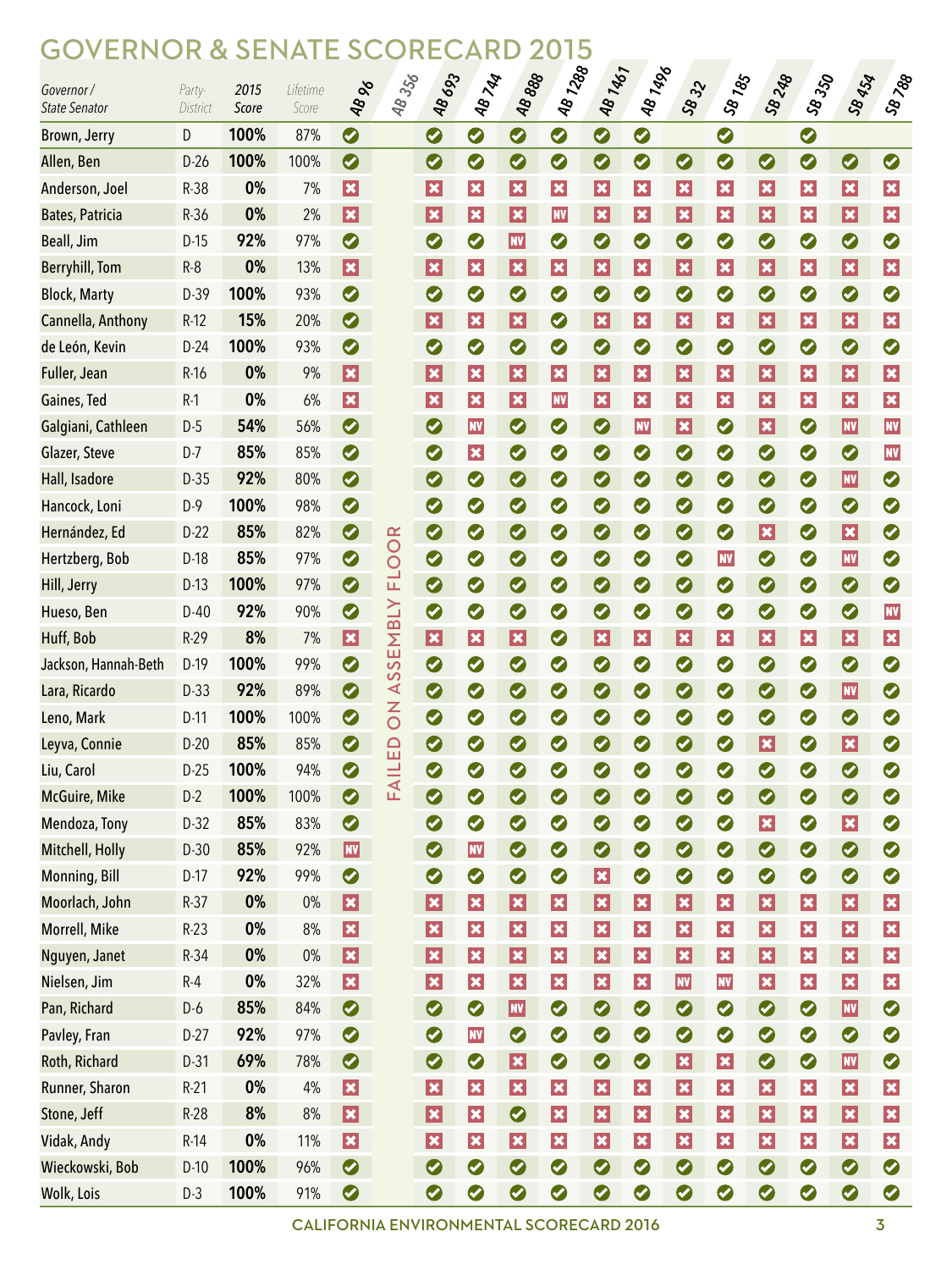# ASSEMBLY SCORECARD 2015

|                         | Party-   | 2015  | Lifetime | <b>48 %</b>                 | <b>48356</b>                | 48693                     | <b>48744</b>                | 48888                       | <b>481288</b>               | 48 1467                    | <b>481496</b>   | 5832            | <b>SB185</b>            | 58248                 | <b>SB</b> 350           | <b>SB 454</b>  | <b>SB 788</b>                             |
|-------------------------|----------|-------|----------|-----------------------------|-----------------------------|---------------------------|-----------------------------|-----------------------------|-----------------------------|----------------------------|-----------------|-----------------|-------------------------|-----------------------|-------------------------|----------------|-------------------------------------------|
| Assemblymember          | District | Score | Score    |                             |                             |                           |                             |                             |                             |                            |                 |                 |                         |                       |                         |                |                                           |
| Achadjian, Katcho       | $R-35$   | 9%    | 26%      | <b>NV</b>                   | $\vert x \vert$             | $\vert x \vert$           | $\vert x \vert$             | $\bullet$                   | $\vert x \vert$             | $\vert x \vert$            | $\vert x \vert$ | $ \mathbf{x} $  | $ \mathbf{x} $          |                       | $\vert x \vert$         |                |                                           |
| Alejo, Luis             | $D-30$   | 82%   | 86%      | $\bullet$                   | <b>NV</b>                   | $\bullet$                 | $\bullet$                   | $\bullet$                   | $\bullet$                   | $\bullet$                  | $\bullet$       | <b>NV</b>       | $\bullet$               |                       | $\bullet$               |                |                                           |
| Allen, Travis           | $R-72$   | 9%    | 12%      | $\bullet$                   | $ \boldsymbol{\mathsf{x}} $ | $ \mathbf{x} $            | $ \mathbf{x} $              | $ \mathbf{x} $              | $ \boldsymbol{\mathsf{x}} $ | $ \mathbf{x} $             | $ \mathbf{x} $  | $ \mathbf{x} $  | $ \mathbf{x} $          |                       | $\vert x \vert$         |                |                                           |
| Atkins, Toni            | D-78     | 100%  | 99%      | $\bullet$                   | $\bullet$                   | $\bullet$                 | $\bullet$                   | $\bullet$                   | $\bullet$                   | $\bullet$                  | $\bullet$       | $\bullet$       | $\bullet$               |                       | $\bullet$               |                |                                           |
| <b>Baker, Catharine</b> | $R-16$   | 27%   | 27%      | <b>NV</b>                   | <b>NV</b>                   | $ \mathbf{x} $            | $ \boldsymbol{\mathsf{x}} $ | $\bullet$                   | $ \mathbf{x} $              | $ \mathbf{x} $             | $\bullet$       | $ \mathbf{x} $  | $ \mathbf{x} $          |                       | $\bullet$               |                |                                           |
| <b>Bigelow, Frank</b>   | $R-5$    | 0%    | 11%      | $ \mathbf{x} $              | $ \boldsymbol{\mathsf{x}} $ | $ \mathbf{x} $            | $ \mathbf{x} $              | $ \mathbf{x} $              | $\vert x \vert$             | $ \mathbf{x} $             | $ \mathbf{x} $  | $ \mathbf{x} $  | $ \mathbf{x} $          |                       | $\vert x \vert$         |                |                                           |
| Bloom, Richard          | $D-50$   | 100%  | 100%     | $\bullet$                   | $\bullet$                   | $\bullet$                 | $\bullet$                   | $\bullet$                   | $\bullet$                   | $\bullet$                  | $\bullet$       | $\bullet$       | $\bullet$               |                       | $\bullet$               |                |                                           |
| Bonilla, Susan          | $D-14$   | 91%   | 79%      | $\bullet$                   | <b>NV</b>                   | $\bullet$                 | $\bullet$                   | $\bullet$                   | $\bullet$                   | $\bullet$                  | $\bullet$       | $\bullet$       | $\bullet$               |                       | $\bullet$               |                |                                           |
| Bonta, Rob              | $D-18$   | 100%  | 100%     | $\bullet$                   | $\bullet$                   | $\bullet$                 | $\bullet$                   | $\bullet$                   | $\bullet$                   | $\bullet$                  | $\bullet$       | $\bullet$       | $\bullet$               |                       | $\bullet$               |                |                                           |
| Brough, William         | $R-73$   | 0%    | 0%       | $ \mathbf{x} $              | $ \boldsymbol{\mathsf{x}} $ | $ \mathbf{x} $            | $ \mathbf{x} $              | $ \mathbf{x} $              | $ \mathbf{x} $              | $ \mathbf{x} $             | $ \mathbf{x} $  | $ \mathbf{x} $  | $ \mathbf{x} $          |                       | $\vert x \vert$         |                |                                           |
| Brown, Cheryl           | $D-47$   | 73%   | 74%      | $\bullet$                   | $ \mathbf{x} $              | $\bullet$                 | $\bullet$                   | $\bullet$                   | $\bullet$                   | $\bullet$                  | $\bullet$       | <b>NV</b>       | <b>NV</b>               |                       | $\bullet$               |                |                                           |
| Burke, Autumn           | $D-62$   | 91%   | 91%      | $\bullet$                   | $\bullet$                   | $\bullet$                 | $\bullet$                   | $\bullet$                   | $\bullet$                   | $\bullet$                  | $\bullet$       | <b>NV</b>       | $\bullet$               |                       | $\bullet$               |                |                                           |
| Calderon, lan           | $D-57$   | 82%   | 85%      | $\bullet$                   | <b>NV</b>                   | $\bullet$                 | $\bullet$                   | $\bullet$                   | $\bullet$                   | $\bullet$                  | $\bullet$       | <b>NV</b>       | $\bullet$               |                       | $\bullet$               |                |                                           |
| Campos, Nora            | $D-27$   | 91%   | 91%      | $\bullet$                   | $\bullet$                   | $\bullet$                 | $\bullet$                   | $\bullet$                   | $\bullet$                   | $\bullet$                  | $\bullet$       | <b>NV</b>       | $\bullet$               |                       | $\bullet$               |                |                                           |
| Chang, Ling Ling        | $R-55$   | 9%    | 9%       | <b>NV</b>                   | $ \mathbf{x} $              | $ \mathbf{x} $            | $ \boldsymbol{\mathsf{x}} $ | $\bullet$                   | $\vert x \vert$             | $ \mathbf{x} $             | $ \mathbf{x} $  | $ \mathbf{x} $  | $ \mathbf{x} $          |                       | $\vert x \vert$         |                |                                           |
| Chau, Ed                | $D-49$   | 100%  | 100%     | $\bullet$                   | $\bullet$                   | $\bullet$                 | $\bullet$                   | $\bullet$                   | $\bullet$                   | $\bullet$                  | $\bullet$       | $\bullet$       | $\bullet$               |                       | $\bullet$               |                |                                           |
| Chávez, Rocky           | R-76     | 0%    | 11%      | $ \boldsymbol{\mathsf{x}} $ | $\vert x \vert$             | $ \mathbf{x} $            | $ \mathbf{x} $              | <b>College</b>              | $ \boldsymbol{\mathsf{x}} $ | $ \mathbf{x} $             | $ \mathbf{x} $  |                 | $ \mathbf{x} $          |                       | $\vert x \vert$         | <b>FLOOR</b>   |                                           |
| Chiu, David             | $D-17$   | 100%  | 100%     | $\bullet$                   | $\bullet$                   | $\bullet$                 | $\bullet$                   | $\bullet$                   | $\bullet$                   | $\bullet$                  | $\bullet$       | $\bullet$       | $\bullet$               | <b>APPROPRIATIONS</b> | $\bullet$               |                | APPROPRIATIONS                            |
| Chu, Kansen             | $D-25$   | 100%  | 100%     | $\bullet$                   | $\bullet$                   | $\bullet$                 | $\bullet$                   | $\bullet$                   | $\bullet$                   | $\bullet$                  | $\bullet$       | $\bullet$       | $\bullet$               |                       | $\bullet$               |                |                                           |
| Cooley, Ken             | $D-8$    | 82%   | 70%      | $\bullet$                   | $ \boldsymbol{\mathsf{x}} $ | $\bullet$                 | $\bullet$                   | $\bullet$                   | $\bullet$                   | $\bullet$                  | $\bullet$       | $ \mathbf{x} $  | $\bullet$               |                       | $\bullet$               | <b>SENATE</b>  |                                           |
| Cooper, Jim             | $D-9$    | 73%   | 73%      | $\bullet$                   | <b>NV</b>                   | $\bullet$                 | $\bullet$                   | $\bullet$                   | $\bullet$                   | $\bullet$                  | $\bullet$       | <b>NV</b>       | $ \mathbf{x} $          |                       | $\bullet$               |                |                                           |
| Dababneh, Matt          | $D-45$   | 100%  | 94%      | $\bullet$                   | $\bullet$                   | $\bullet$                 | $\bullet$                   | $\bullet$                   | $\bullet$                   | $\bullet$                  | $\bullet$       | $\bullet$       | $\bullet$               | EMBLY                 | $\bullet$               | $\overline{0}$ | EMBLY                                     |
| Dahle, Brian            | $R-1$    | 9%    | 16%      | $ \mathbf{x} $              | <b>NV</b>                   | $\boldsymbol{\mathsf{x}}$ | $\pmb{\times}$              | $\bullet$                   | $\overline{\mathbf{x}}$     | $ \boldsymbol{\varkappa} $ | $ \mathbf{x} $  | $ \mathbf{x} $  | $\overline{\mathbf{x}}$ | <b>S</b>              | $\overline{\mathbf{x}}$ | $\Omega$       | <b>S</b>                                  |
| Daly, Tom               | $D-69$   | 73%   | 65%      | $\bullet$                   | $\vert x \vert$             | $\bullet$                 | $\bullet$                   | $\bullet$                   | $\bullet$                   | $\bullet$                  | $\bullet$       | $ \mathbf{x} $  | <b>NV</b>               | $\triangle$ S         | $\bullet$               | <b>FAILE</b>   | $\mathbf{\Omega}$<br>$\blacktriangleleft$ |
| Dodd, Bill              | $D-4$    | 91%   | 91%      | $\bullet$                   | $\bullet$                   | $\bullet$                 | $\bullet$                   | $\bullet$                   | 0                           | $\bullet$                  | $\bullet$       | <b>NV</b>       | $\bullet$               |                       | $\bullet$               |                |                                           |
| Eggman, Susan           | $D-13$   | 100%  | 86%      | $\bullet$                   | $\bullet$                   | $\bullet$                 | $\bullet$                   | $\bullet$                   | $\bullet$                   | $\bullet$                  | $\bullet$       | $\bullet$       | $\bullet$               | HELD IN               | $\bullet$               |                | HELD IN                                   |
| Frazier, Jim            | $D-11$   | 64%   | 61%      | $\vert x \vert$             | $\vert x \vert$             | $\bullet$                 | $\bullet$                   | $ \mathbf{x} $              | $\bullet$                   | $\bullet$                  | $\bullet$       | $\vert x \vert$ | $\bullet$               |                       | $\bullet$               |                |                                           |
| Gaines, Beth            | $R-6$    | 0%    | 11%      | $\vert \mathbf{x} \vert$    | $\vert x \vert$             | $\vert x \vert$           | $\overline{\mathbf{x}}$     | $ \mathbf{x} $              | $\vert x \vert$             | $\vert x \vert$            | $\vert x \vert$ | $ \mathbf{x} $  | $\vert x \vert$         |                       | $\vert x \vert$         |                |                                           |
| Gallagher, James        | $R-3$    | $0\%$ | $0\%$    | $\vert x \vert$             | $\vert x \vert$             | $\vert x \vert$           | $ \mathbf{x} $              | $ \boldsymbol{\mathsf{x}} $ | $\vert x \vert$             | $\vert x \vert$            | $\vert x \vert$ | $ \mathbf{x} $  | $ \mathbf{x} $          |                       | $\vert x \vert$         |                |                                           |
| Garcia, Cristina        | D-58     | 91%   | 90%      | $\bullet$                   | <b>NV</b>                   | $\bullet$                 | $\bullet$                   | $\bullet$                   | $\bullet$                   | $\bullet$                  | $\bullet$       | $\bullet$       | $\bullet$               |                       | $\bullet$               |                |                                           |
| Garcia, Eduardo         | D-56     | 82%   | 82%      | $\bullet$                   | <b>NV</b>                   | $\bullet$                 | $\bullet$                   | $\bullet$                   | $\bullet$                   | $\bullet$                  | $\bullet$       | <b>NV</b>       | $\bullet$               |                       | $\bullet$               |                |                                           |
| Gatto, Mike             | $D-43$   | 91%   | 91%      | $\bullet$                   | $\bullet$                   | $\bullet$                 | $\overline{\mathbf{x}}$     | $\bullet$                   | $\bullet$                   | $\bullet$                  | $\bullet$       | $\bullet$       | $\bullet$               |                       | $\bullet$               |                |                                           |
| Gipson, Mike            | $D-64$   | 82%   | 82%      | $\bullet$                   | <b>NV</b>                   | $\bullet$                 | $\bullet$                   | $\bullet$                   | $\bullet$                   | $\bullet$                  | $\bullet$       | <b>NV</b>       | $\bullet$               |                       | $\bullet$               |                |                                           |
| Gomez, Jimmy            | $D-51$   | 100%  | 98%      | $\bullet$                   | $\bullet$                   | $\bullet$                 | $\bullet$                   | $\bullet$                   | $\bullet$                   | $\bullet$                  | $\bullet$       | $\bullet$       | $\bullet$               |                       | $\bullet$               |                |                                           |
| Gonzalez, Lorena        | $D-80$   | 91%   | 92%      | $\bullet$                   | <b>NV</b>                   | $\bullet$                 | $\bullet$                   | $\bullet$                   | $\bullet$                   | $\bullet$                  | $\bullet$       | $\bullet$       | $\bullet$               |                       | $\bullet$               |                |                                           |
| Gordon, Rich            | $D-24$   | 91%   | 95%      | $\bullet$                   | $\bullet$                   | $\bullet$                 | $\bullet$                   | $\bullet$                   | $\bullet$                   | $\bullet$                  | $\bullet$       | <b>NV</b>       | $\bullet$               |                       | $\bullet$               |                |                                           |
| Gray, Adam              | $D-21$   | 64%   | 55%      | $\bullet$                   | $\vert x \vert$             | $\bullet$                 | $\bullet$                   | $\bullet$                   | $\bullet$                   | $\bullet$                  | $\bullet$       | $ \mathbf{x} $  | $\vert x \vert$         |                       | $\vert x \vert$         |                |                                           |
| Grove, Shannon          | $R-34$   | 0%    | 13%      | $\vert \mathbf{x} \vert$    | $\vert x \vert$             | $\vert x \vert$           | $\overline{\mathbf{x}}$     | $ \mathbf{x} $              | $\vert x \vert$             | $\vert x \vert$            | $\vert x \vert$ | $ \mathbf{x} $  | $\vert x \vert$         |                       | $\vert x \vert$         |                |                                           |
| Hadley, David           | $R-66$   | 45%   | 45%      | $\bullet$                   | <b>NV</b>                   | $\vert x \vert$           | $\bullet$                   | $\bullet$                   | <b>NV</b>                   | <b>NV</b>                  | $\bullet$       | $ \mathbf{x} $  | $\vert x \vert$         |                       | $\bullet$               |                |                                           |
| Harper, Matthew         | $R-74$   | 0%    | $0\%$    | $\vert x \vert$             | $\vert x \vert$             | $\vert x \vert$           | $\vert x \vert$             | $\vert x \vert$             | $\vert x \vert$             | $\vert \mathbf{x} \vert$   | $\vert x \vert$ | $ \mathbf{x} $  | $\vert x \vert$         |                       | $\vert x \vert$         |                |                                           |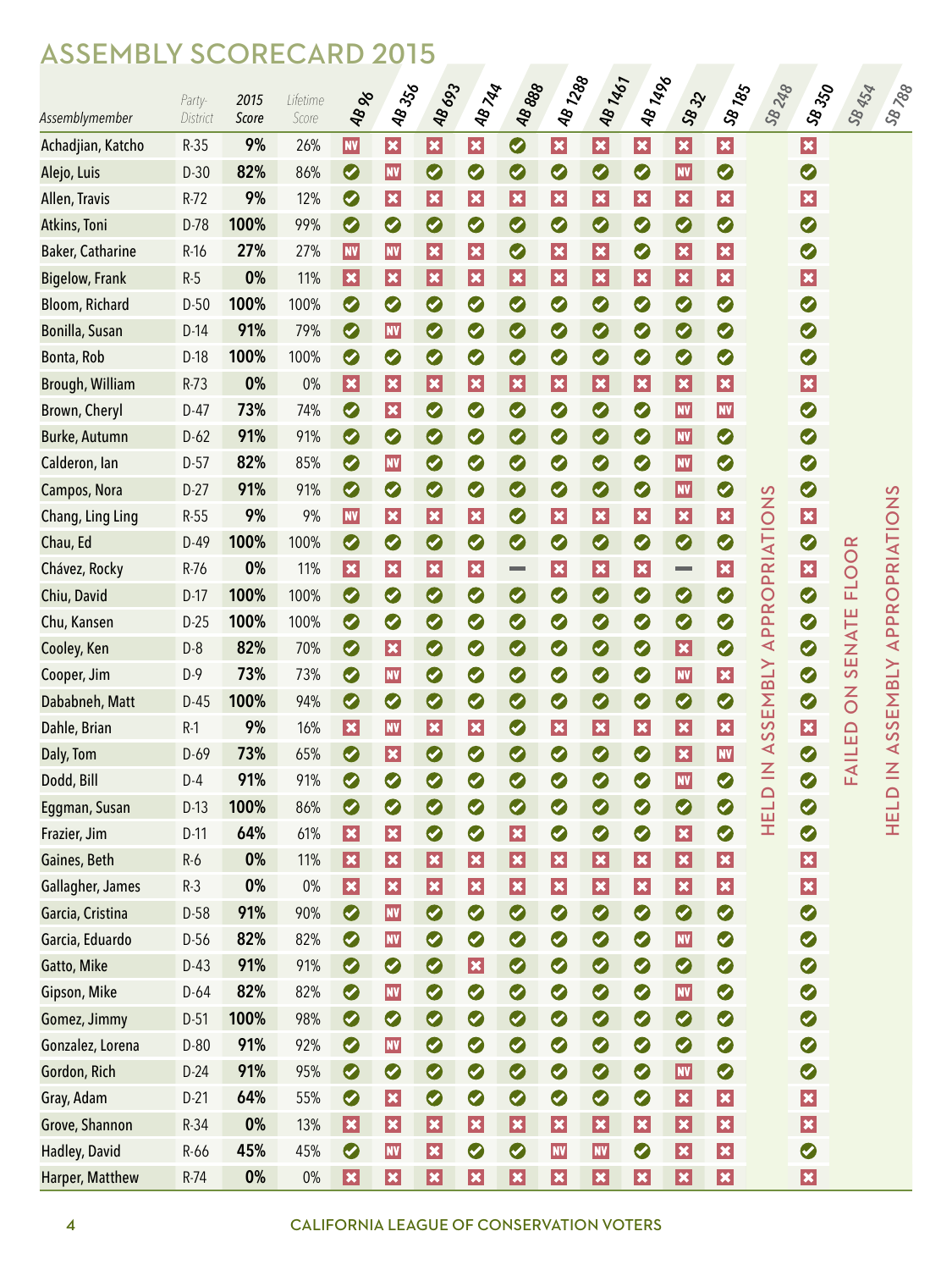| Assemblymember           | Party-<br>District | 2015<br>Score | Lifetime<br>Score | <b>AB 96</b>                | <b>48356</b>                | 48693                       | <b>AB744</b>                | 48888                       | <b>481288</b>   | 48 1467                  | <b>481496</b>               | 5832                     | <b>SB185</b>            | 58248                 | <b>SB</b> 350           | <b>SB 454</b>  | <b>SB 788</b>        |
|--------------------------|--------------------|---------------|-------------------|-----------------------------|-----------------------------|-----------------------------|-----------------------------|-----------------------------|-----------------|--------------------------|-----------------------------|--------------------------|-------------------------|-----------------------|-------------------------|----------------|----------------------|
| Hernández, Roger         | D-48               | 82%           | 75%               | $\bullet$                   | <b>NV</b>                   | $\bullet$                   | $\bullet$                   | $\bullet$                   | $\bullet$       | $\bullet$                | $\bullet$                   | $\vert$ nv $\vert$       | $\bullet$               |                       | $\bullet$               |                |                      |
| Holden, Chris            | $D-41$             | 91%           | 95%               | $\bullet$                   | <b>NV</b>                   | $\bullet$                   | $\bullet$                   | $\bullet$                   | $\bullet$       | $\bullet$                | $\bullet$                   | $\bullet$                | $\bullet$               |                       | $\bullet$               |                |                      |
| Irwin, Jacqui            | $D-44$             | 82%           | 82%               | $\bullet$                   | $\bullet$                   | $\bullet$                   | $ \boldsymbol{\mathsf{x}} $ | $\bullet$                   | $\bullet$       | $\bullet$                | $\bullet$                   | <b>NV</b>                | $\bullet$               |                       | $\bullet$               |                |                      |
| Jones, Brian             | $R-71$             | 0%            | 9%                | $ \mathbf{x} $              | <b>NV</b>                   | $ \mathbf{x} $              | $ \boldsymbol{\mathsf{x}} $ | $ \boldsymbol{\mathsf{x}} $ | $ \mathbf{x} $  | $ \mathbf{x} $           | $ \boldsymbol{\mathsf{x}} $ | $ \mathbf{x} $           | $ \mathbf{x} $          |                       | $\vert x \vert$         |                |                      |
| Jones-Sawyer, Reggie     | D-59               | 100%          | 96%               | $\bullet$                   | $\bullet$                   | $\bullet$                   | $\bullet$                   | $\bullet$                   | $\bullet$       | $\bullet$                | $\bullet$                   | $\bullet$                | $\bullet$               |                       | $\bullet$               |                |                      |
| Kim, Young               | $R-65$             | 0%            | 0%                | $ \mathbf{x} $              | $ \mathbf{x} $              | $ \mathbf{x} $              | $ \boldsymbol{\mathsf{x}} $ | <b>NV</b>                   | $ \mathbf{x} $  | $\vert \mathbf{x} \vert$ | $ \boldsymbol{\mathsf{x}} $ | $ \mathbf{x} $           | $ \mathbf{x} $          |                       | $\vert x \vert$         |                |                      |
| Lackey, Tom              | D-36               | 45%           | 45%               | $ \mathbf{x} $              | $ \boldsymbol{\mathsf{x}} $ | $ \boldsymbol{\mathsf{x}} $ | $\bullet$                   | $\bullet$                   | $\bullet$       | $\bullet$                | $\bullet$                   | $ \mathbf{x} $           | $ \mathbf{x} $          |                       | $\vert x \vert$         |                |                      |
| Levine, Marc             | $D-10$             | 100%          | 97%               | $\bullet$                   | $\bullet$                   | $\bullet$                   | $\bullet$                   | $\bullet$                   | $\bullet$       | $\bullet$                | $\bullet$                   | $\bullet$                | $\bullet$               |                       | $\bullet$               |                |                      |
| Linder, Eric             | $R-60$             | 18%           | 24%               | $ \mathbf{x} $              | $ \boldsymbol{\mathsf{x}} $ | $\vert x \vert$             | $\bullet$                   | $\bullet$                   | $ \mathbf{x} $  | $ \mathbf{x} $           | $ \boldsymbol{\mathsf{x}} $ | $ \mathbf{x} $           | $ \mathbf{x} $          |                       | $\vert x \vert$         |                |                      |
| López, Patty             | D-39               | 100%          | 100%              | $\bullet$                   | $\bullet$                   | $\bullet$                   | $\bullet$                   | $\bullet$                   | $\bullet$       | $\bullet$                | $\bullet$                   | $\bullet$                | $\bullet$               |                       | $\bullet$               |                |                      |
| Low, Evan                | $D-28$             | 82%           | 82%               | $\bullet$                   | <b>NV</b>                   | $\bullet$                   | $\bullet$                   | $\bullet$                   | $\bullet$       | $\bullet$                | $\bullet$                   | $ \mathbf{x} $           | $\bullet$               |                       | $\bullet$               |                |                      |
| Maienschein, Brian       | $R-77$             | 27%           | 31%               | $\bullet$                   | $ \boldsymbol{\mathsf{x}} $ | $\vert x \vert$             | $ \boldsymbol{\mathsf{x}} $ | $\bullet$                   | $ \mathbf{x} $  | $ \mathbf{x} $           | $\bullet$                   | $ \mathbf{x} $           | $ \mathbf{x} $          |                       | $\vert x \vert$         |                |                      |
| Mathis, Devon            | $R-26$             | 9%            | 9%                | $ \mathbf{x} $              | $ \mathbf{x} $              | $ \boldsymbol{\mathsf{x}} $ | $ \mathbf{x} $              | $\bullet$                   | $ \mathbf{x} $  | $ \mathbf{x} $           | $ \mathbf{x} $              | $ \mathbf{x} $           | $ \mathbf{x} $          |                       | $\vert x \vert$         |                |                      |
| Mayes, Chad              | $R-42$             | 9%            | 9%                | $ \mathbf{x} $              | $ \mathbf{x} $              | $ \boldsymbol{\mathsf{x}} $ | $ \mathbf{x} $              | $\bullet$                   | $ \mathbf{x} $  | $\vert \mathbf{x} \vert$ | <b>NV</b>                   | $ \mathbf{x} $           | $ \mathbf{x} $          |                       | $\vert x \vert$         |                |                      |
| McCarty, Kevin           | $D-7$              | 100%          | 100%              | $\bullet$                   | $\bullet$                   | $\bullet$                   | $\bullet$                   | $\bullet$                   | $\bullet$       | $\bullet$                | $\bullet$                   | $\bullet$                | $\bullet$               |                       | $\bullet$               |                |                      |
| Medina, Jose             | $D-61$             | 82%           | 73%               | $\bullet$                   | <b>NV</b>                   | $\bullet$                   | $\bullet$                   | $\bullet$                   | $\bullet$       | $\bullet$                | $\bullet$                   | $ \mathbf{x} $           | $\bullet$               |                       | $\bullet$               |                |                      |
| Melendez, Melissa        | $R-67$             | 0%            | 11%               | $ \mathbf{x} $              | $ \boldsymbol{\mathsf{x}} $ | $ \boldsymbol{\mathsf{x}} $ | $ \boldsymbol{\mathsf{x}} $ | <b>NV</b>                   | $ \mathbf{x} $  | $ \mathbf{x} $           | $ \boldsymbol{\mathsf{x}} $ | $ \mathbf{x} $           | $ \mathbf{x} $          | APPROPRIATIONS        | $\vert x \vert$         | <b>FLOOR</b>   | APPROPRIATIONS       |
| Mullin, Kevin            | $D-22$             | 100%          | 100%              | $\bullet$                   | $\bullet$                   | $\bullet$                   | $\bullet$                   | $\bullet$                   | $\bullet$       | $\bullet$                | $\bullet$                   | $\bullet$                | $\bullet$               |                       | $\bullet$               |                |                      |
| Nazarian, Adrin          | $D-46$             | 91%           | 97%               | $\bullet$                   | $\bullet$                   | $\bullet$                   | <b>NV</b>                   | $\bullet$                   | $\bullet$       | $\bullet$                | $\bullet$                   | $\bullet$                | $\bullet$               |                       | $\bullet$               |                |                      |
| O'Donnell, Patrick       | $D-70$             | 82%           | 82%               | $\bullet$                   | <b>NV</b>                   | $\bullet$                   | $\bullet$                   | $\bullet$                   | $\bullet$       | $\bullet$                | $\bullet$                   | $\vert$ NV $\vert$       | $\bullet$               |                       | $\bullet$               | <b>SENATE</b>  |                      |
| Obernolte, Jay           | $R-33$             | 18%           | 18%               | $ \mathbf{x} $              | $ \boldsymbol{\mathsf{x}} $ | $\vert x \vert$             | $ \mathbf{x} $              | $\bullet$                   | $ \mathbf{x} $  | $\vert x \vert$          | $\bullet$                   | $ \mathbf{x} $           | $ \mathbf{x} $          | <b>N<sub>1</sub>8</b> | $\vert x \vert$         |                |                      |
| Olsen, Kristin           | $R-12$             | 9%            | 15%               | $ \mathbf{x} $              | $ \mathbf{x} $              | $ \boldsymbol{\mathsf{x}} $ | $ \boldsymbol{\mathsf{x}} $ | $\bullet$                   | $ \mathbf{x} $  | $ \mathbf{x} $           | $ \boldsymbol{\mathsf{x}} $ | $ \mathbf{x} $           | $ \mathbf{x} $          | $\overline{\Sigma}$   | $\vert x \vert$         | $\overline{6}$ | EMBLY                |
| Patterson, Jim           | $R-23$             | 9%            | 18%               | $ \boldsymbol{\mathsf{x}} $ | $\boldsymbol{\mathsf{x}}$   | $\vert x \vert$             | $\bullet$                   | $ \boldsymbol{\varkappa} $  | $\vert x \vert$ | $\vert x \vert$          | $\boldsymbol{\mathsf{x}}$   | $ \mathbf{x} $           | $\overline{\mathbf{x}}$ | <b>S</b>              | $\overline{\mathbf{x}}$ | $\Omega$       | $\mathfrak o$        |
| Perea, Henry             | $D-31$             | 82%           | 70%               | $\bullet$                   | $ \mathbf{x} $              | $\bullet$                   | $\bullet$                   | $\bullet$                   | $\bullet$       | $\bullet$                | $\bullet$                   | $ \mathbf{x} $           | $\bullet$               | HELD IN AS            | $\bullet$               | <b>FAILE</b>   | $\blacktriangleleft$ |
| Quirk, Bill              | $D-20$             | 91%           | 88%               | $\bullet$                   | $\vert x \vert$             | $\bullet$                   | $\bullet$                   | $\bullet$                   | $\bullet$       | $\bullet$                | 0                           | $\bullet$                | $\bullet$               |                       | $\bullet$               |                |                      |
| Rendon, Anthony          | $D-63$             | 100%          | 100%              | $\bullet$                   | $\bullet$                   | $\bullet$                   | $\bullet$                   | $\bullet$                   | $\bullet$       | $\bullet$                | $\bullet$                   | $\bullet$                | $\bullet$               |                       | $\bullet$               |                | HELD IN              |
| Ridley-Thomas, Sebastian | D-54               | 73%           | 70%               | $\vert$ NV $\vert$          | $\vert x \vert$             | $\bullet$                   | $\bullet$                   | $\bullet$                   | $\bullet$       | $\bullet$                | $\bullet$                   | $\bullet$                | <b>NV</b>               |                       | $\bullet$               |                |                      |
| Rodriguez, Freddie       | $D-52$             | 73%           | 74%               | $\bullet$                   | <b>NV</b>                   | $\bullet$                   | $\bullet$                   | $ \mathbf{N}\mathbf{V} $    | $\bullet$       | $\bullet$                | $\bullet$                   | $\vert$ nv $\vert$       | $\bullet$               |                       | $\bullet$               |                |                      |
| Salas, Rudy              | $D-32$             | 82%           | 64%               | $\bullet$                   | $\vert x \vert$             | $\bullet$                   | $\bullet$                   | $\bullet$                   | $\bullet$       | $\bullet$                | $\bullet$                   | $\vert \mathbf{x} \vert$ | $\bullet$               |                       | $\bullet$               |                |                      |
| Santiago, Miguel         | $D-53$             | 100%          | 100%              | $\bullet$                   | $\bullet$                   | $\bullet$                   | $\bullet$                   | $\bullet$                   | $\bullet$       | $\bullet$                | $\bullet$                   | $\bullet$                | $\bullet$               |                       | $\bullet$               |                |                      |
| Steinorth, Marc          | $R-40$             | 27%           | 27%               | $\bullet$                   | $\vert x \vert$             | $\vert x \vert$             | $\bullet$                   | $\bullet$                   | $ \mathbf{x} $  | $\vert x \vert$          | $ \mathbf{x} $              | $ \mathbf{x} $           | $ \mathbf{x} $          |                       | $\vert x \vert$         |                |                      |
| Stone, Mark              | $D-29$             | 100%          | 100%              | $\bullet$                   | $\bullet$                   | $\bullet$                   | $\bullet$                   | $\bullet$                   | $\bullet$       | $\bullet$                | $\bullet$                   | $\bullet$                | $\bullet$               |                       | $\bullet$               |                |                      |
| Thurmond, Tony           | $D-15$             | 100%          | 100%              | $\bullet$                   | $\bullet$                   | $\bullet$                   | $\bullet$                   | $\bullet$                   | $\bullet$       | $\bullet$                | $\bullet$                   | $\bullet$                | $\bullet$               |                       | $\bullet$               |                |                      |
| Ting, Phil               | D-19               | 100%          | 100%              | $\bullet$                   | $\bullet$                   | $\bullet$                   | $\bullet$                   | $\bullet$                   | $\bullet$       | $\bullet$                | $\bullet$                   | $\bullet$                | $\bullet$               |                       | $\bullet$               |                |                      |
| Wagner, Donald           | $R-68$             | 0%            | $9\%$             | $\vert \mathbf{x} \vert$    | $\vert x \vert$             | $\vert x \vert$             | $\vert x \vert$             | $ \boldsymbol{\mathsf{x}} $ | $ \mathbf{x} $  | $\vert x \vert$          | $ \mathbf{x} $              | $ \mathbf{x} $           | $\vert x \vert$         |                       | $\vert x \vert$         |                |                      |
| <b>Waldron, Marie</b>    | $R-75$             | 0%            | 13%               | <b>NV</b>                   | $\vert x \vert$             | $\vert x \vert$             | $\vert x \vert$             | $ \boldsymbol{\mathsf{x}} $ | $ \mathbf{x} $  | $\vert x \vert$          | $ \mathbf{x} $              | $ \mathbf{x} $           | $ \mathbf{x} $          |                       | $\vert x \vert$         |                |                      |
| Weber, Shirley           | D-79               | 91%           | 93%               | $\bullet$                   | <b>NV</b>                   | $\bullet$                   | $\bullet$                   | $\bullet$                   | $\bullet$       | $\bullet$                | $\bullet$                   | $\bullet$                | $\bullet$               |                       | $\bullet$               |                |                      |
| Wilk, Scott              | R-38               | 9%            | 17%               | $ \mathbf{x} $              | $\vert x \vert$             | $\vert x \vert$             | $\vert x \vert$             | $\bullet$                   | $ \mathbf{x} $  | $\vert x \vert$          | $ \mathbf{x} $              | $ \mathbf{x} $           | $\vert x \vert$         |                       | $\vert x \vert$         |                |                      |
| Williams, Das            | $D-37$             | 100%          | 98%               | $\bullet$                   | $\bullet$                   |                             | $\bullet$                   | $\bullet$                   | <b>College</b>  | $\sim$                   | $\bullet$                   | $\bullet$                | $\bullet$               |                       | <b>Contract</b>         |                |                      |
| Wood, Jim                | $D-2$              | 100%          | 100%              | $\bullet$                   | $\bullet$                   | $\bullet$                   | $\bullet$                   | $\bullet$                   | $\bullet$       | $\bullet$                | $\bullet$                   | $\bullet$                | $\bullet$               |                       | $\bullet$               |                |                      |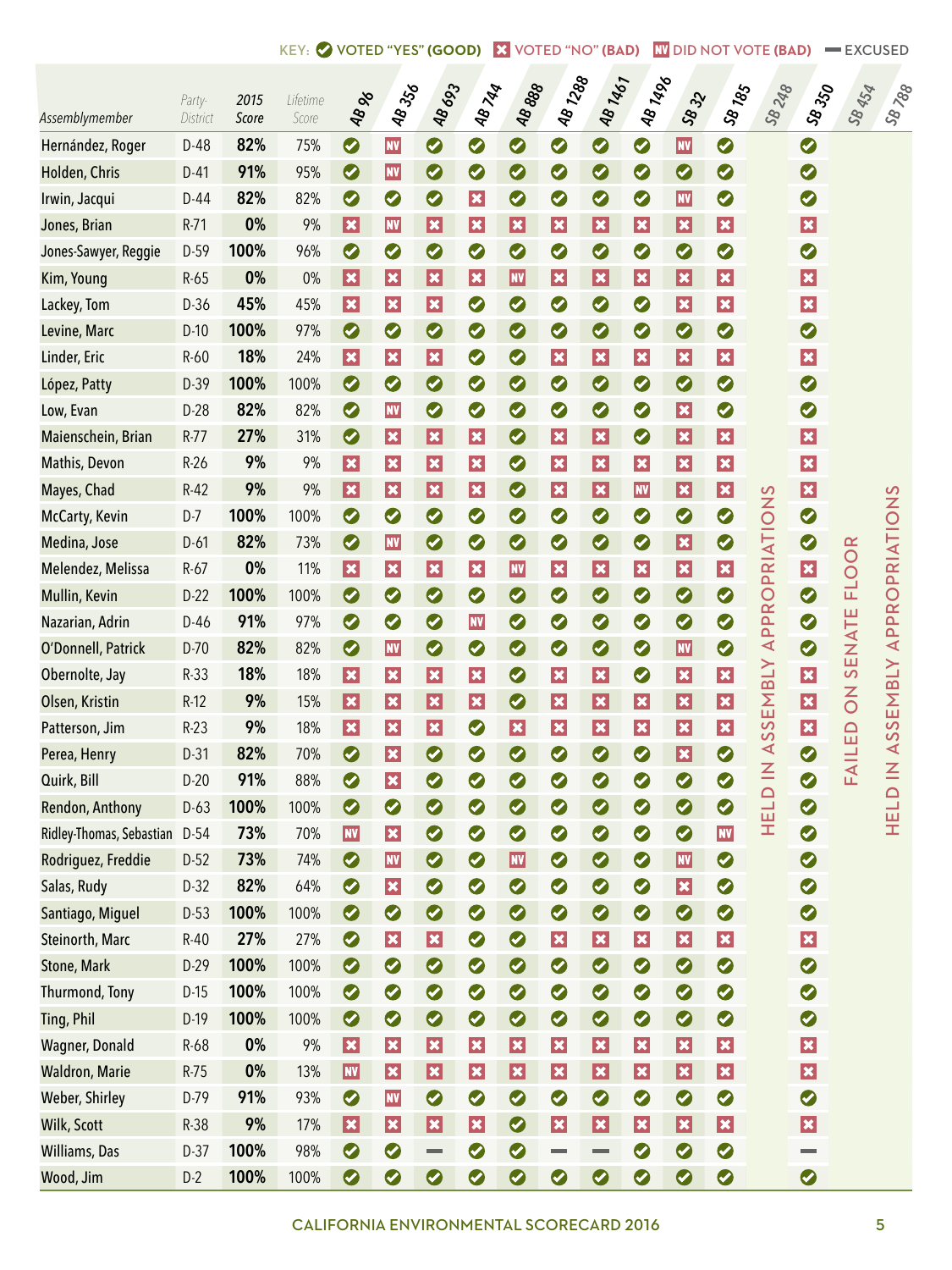### **2016 DATES** to remember

**February 19** Last day for new bills to be introduced in the California State Legislature

**May 23** Last day to register to [vote in the June 7th Primary](http://www.ecovote.org/register)  Election (for more details, visit **[ecovote.org/register](http://www.ecovote.org/register)**)

**JUNE 7** State and Presidential Primary Election

**JUNE 15** State budget deadline

**August 31** Last day for the Legislature to pass bills

**September 30** Governor's deadline to sign or veto bills passed by the Legislature

**OCTOBER 24** Last day to [register to vote in the November](http://www.ecovote.org/register)  8th General Election

**NOVEMBER 8** State and Presidential General Election

> Visit *[ecovote.org](http://www.ecovote.org/)* for more information on elections, legislation, and more!

# Dear Conservation Voter,

**California made environmental history in 2015, and we're gearing up to do it again in 2016.** California's legislature passed and Governor Jerry Brown signed bills that will increase the state's use of clean, renewable energy to 50% by the year 2030, more equitably distribute the benefits of clean energy to low-income families, reduce plastic waste in our waterways, automatically register millions more voters, and end California's illegal ivory trade, among other important bills. But our victory was incomplete. The powerful oil industry spent a record-breaking \$22 million lobbying against environmental bills, ultimately convincing too many lawmakers to put the brakes on proposals to protect our air, water, coast, and most vulnerable communities from pollution.

Our *California Environmental Scorecard* is the definitive record of how the state legislature and Governor Jerry Brown performed on the most important environmental proposals in 2015. Please use it to know the score and take action.

One of the most important actions each of us can take this year is to vote. In 2016, Californians will cast their votes for a new President, a new United States Senator, and candidates for other important state legislative races. As always, it's CLCV's goal to elect environmental leaders who listen to their constituents—not big polluters. Thanks to you, California is the nation's environmental leader. We intend to keep it that way.

We do this work to protect the California we love—not just for ourselves, but for future generations. I hope that our children will be able to tell their grandchildren that Californians made a difference. That we were able to come together to create sustainable and healthy communities for our families, to protect and preserve the landscapes that inspire us, and to include all of California's diverse voices in this vision. I hope they will be proud of us.

To continue that progress, we must elect candidates with the will and knowhow—and the heart—to pass the laws that keep us leading the way. We have to set even bolder targets in order to curb dangerous carbon pollution, and in order to make the California dream a reality for more of our neighbors.

I'm so grateful that you are a part of our movement, and that we can continue to count on you to be a champion for our environment.

Sincerely,

Saratinin

Sarah Rose, CLCV CEO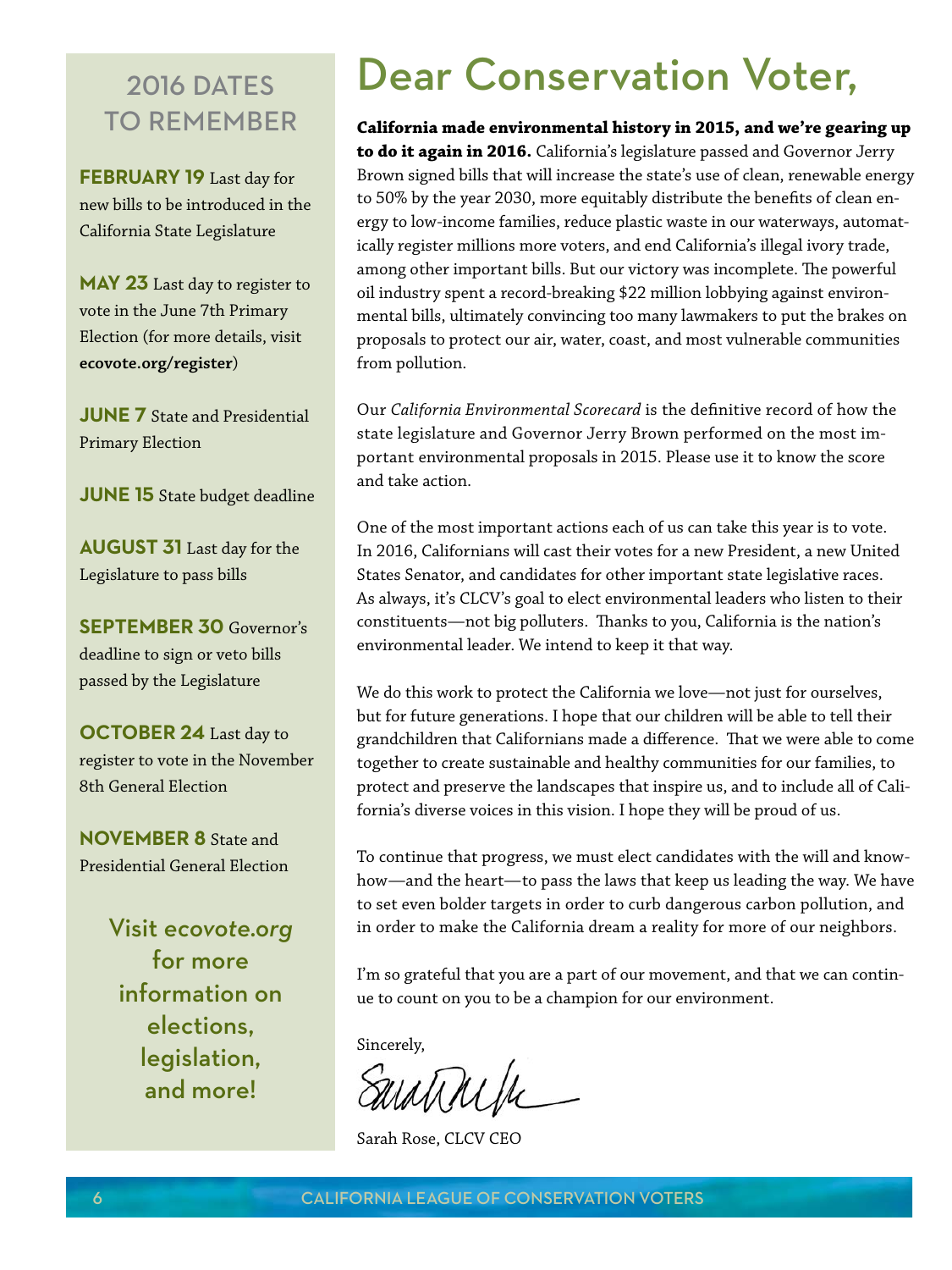# **Bill Descript**

#### **Ivory Ban AB 96**

*Author: Assembly Speaker Toni Atkins*

AB 96 will close the enforcement loophole in California's decades-old elephant ivory sales ban and will prohibit the trade in rhinoceros horns. African elephants and rhinos are being slaughtered at an unprecedented rate—approximately 96 elephants every day—and could be driven to extinction by poaching, fueled increasingly by terrorist groups raising millions of dollars from selling poached tusks and horns. California is the second largest ivory retail market in the country and demand in California is contributing to poaching and terrorism in Africa. **Passed Senate 26-13; Passed Assembly 54-21; Signed by Governor Brown**

#### **Oil & Gas Groundwater AB 356 Monitoring**

*Author: Assemblymember Das Williams* The Division of Oil, Gas and Geothermal Resources (DOGGR) improperly permitted over 2,500 wells to inject toxic chemicals and other fluids from oil and gas extraction operations into federally protected potential sources of drinking water. AB 356 would have required the State Water Board to vet DOGGR's aquifer exemptions and injection projects to ensure that sources of drinking water are protected.

**Failed Assembly 28-33**

#### AB 693 Multifamily Affordable Housing **Solar Program**

*Author: Assemblymember Susan Talamantes Eggman* AB 693 will create a new program, called Solar CARE, that dedicates \$100 million per year to low-income tenants of multifamily affordable housing projects for on-site solar installations. Low-income communities are often last to benefit from green technologies. AB 693 helps lower energy bills for low-income families with free solar energy, in addition to promoting local jobs, renewable energy, and cleaner air for the state. **Passed Assembly 51-28; Passed Senate 26-14; Signed by Governor Brown**

#### **Reducing Parking Minimum AB 744Requirements**

*Author: Assemblymember Ed Chau*

AB 744 will help achieve the state's climate goals and improve housing affordability by reducing parking regulations for special needs, senior, and transit-oriented affordable housing. Excessive parking requirements encourage driving, reinforce sprawl, and increase housing costs. Parking is expensive to build and takes up valuable space which could be used to house people, not cars.

**Passed Senate 22-15; Passed Assembly 54-25; Signed by Governor Brown**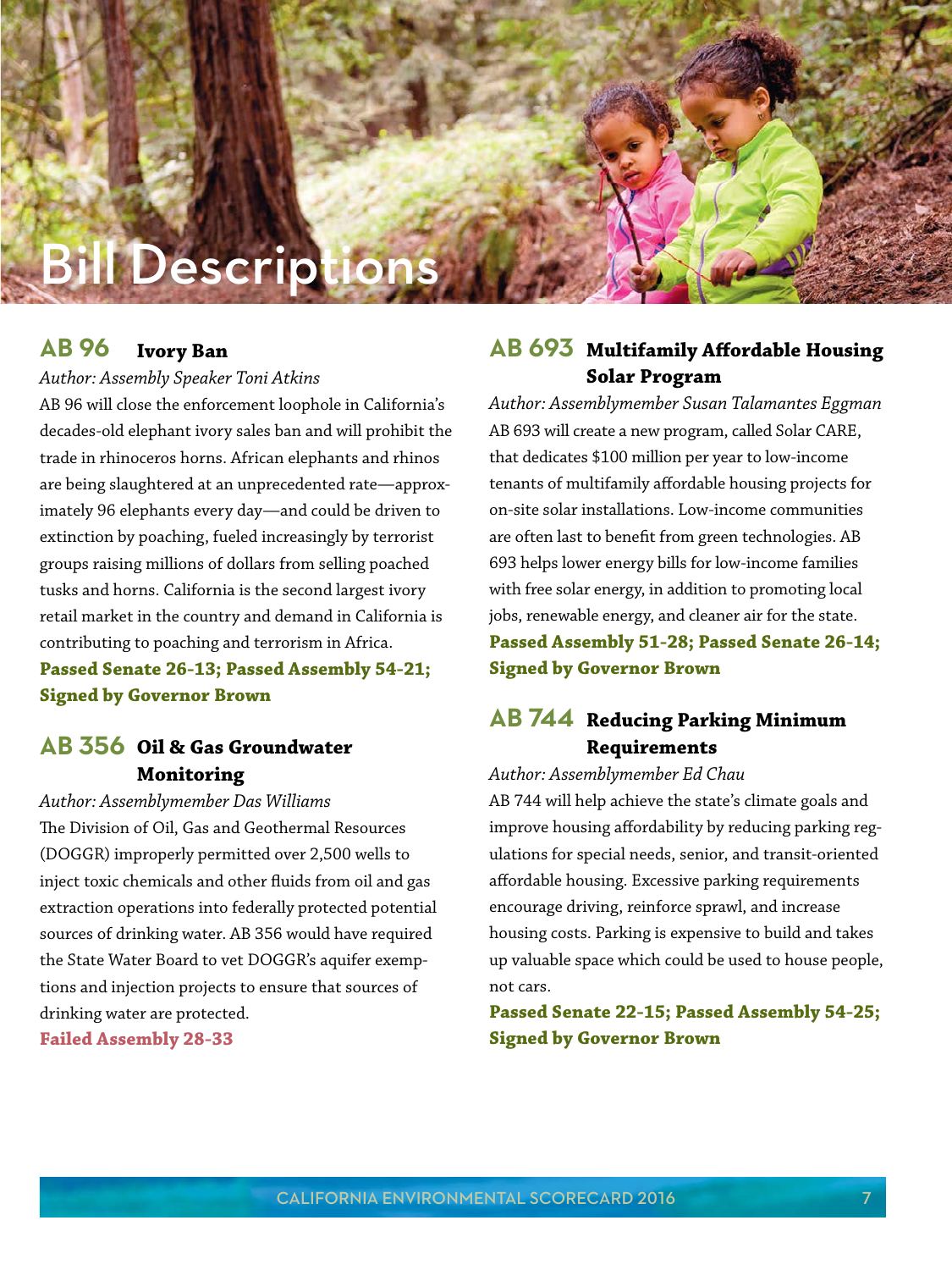# Bill Descriptions, continued

#### **Removing Ugly Plastics from AB 888 Beauty Products**

*Author: Assemblymember Richard Bloom* Synthetic plastic microbeads are in hundreds of personal care products including toothpaste and body wash, are not biodegradable, and absorb toxins. They are not recovered in traditional wastewater treatment plants and are becoming pervasive in our waterways and ocean. Fish and other marine life consume them; toxins then accumulate up the food chain and pose a health threat to people and wildlife. AB 888 will phase out the use of plastic microbeads in personal care products in favor of the many available biodegradable alternatives.

#### **Passed Senate 24-14; Passed Assembly 64-12; Signed by Governor Brown**

#### **Environmental Justice AB 1288 Representation on ARB**

*Author: Assembly Speaker Toni Atkins* AB 1288 will expand the California Air Resources Board (ARB) by adding two seats for people who work with low-income communities and communities of color, with the goal of adding an environmental justice perspective. The actions of the ARB impact the environment, health, and well-being of all Californians; their actions are particularly significant for low-income communities and communities of color, who are disproportionately exposed to polluted air.

#### **Passed Assembly 52-26; Passed Senate 28-10; Signed by Governor Brown**

#### **AB 1461** Automatic Voter Registration

*Author: Assemblymember Lorena Gonzalez* AB 1461, the New Motor Voter Act, will automatically register to vote eligible voters who obtain or update a driver's license or state ID. More than 6.5 million Californians—mostly young people—are currently eligible to vote, but not registered. AB 1461 will bring more Californians into the democratic process and will empower more voters to hold elected officials accountable.

**Passed Senate 25-15; Passed Assembly 52-26; Signed by Governor Brown**

#### **Reducing Methane Emissions AB 1496**

*Author: Assemblymember Tony Thurmond* Methane is an extremely potent greenhouse gas that occurs both naturally and through human activity, in about equal measures. Notable sources include agriculture and fossil fuel extraction. AB 1496 will direct the California Air Resources Board (ARB), in consultation with California local air districts, to develop a program that would measure, monitor, regulate, and ultimately reduce methane emissions statewide.

#### **Passed Senate 25-14; Passed Assembly 57-22; Signed by Governor Brown**

#### **SB 32 Reducing Greenhouse Gas Emissions**

*Author: State Senator Fran Pavley*

SB 32 would have set greenhouse gas reduction limits of 40 percent below 1990 levels in 2030 and 80 percent below 1990 levels in 2050, consistent with the level of reductions that climate scientists warn will be required to avoid catastrophic climate disruptions.

**Passed Senate 24-15; Failed Assembly 30-35**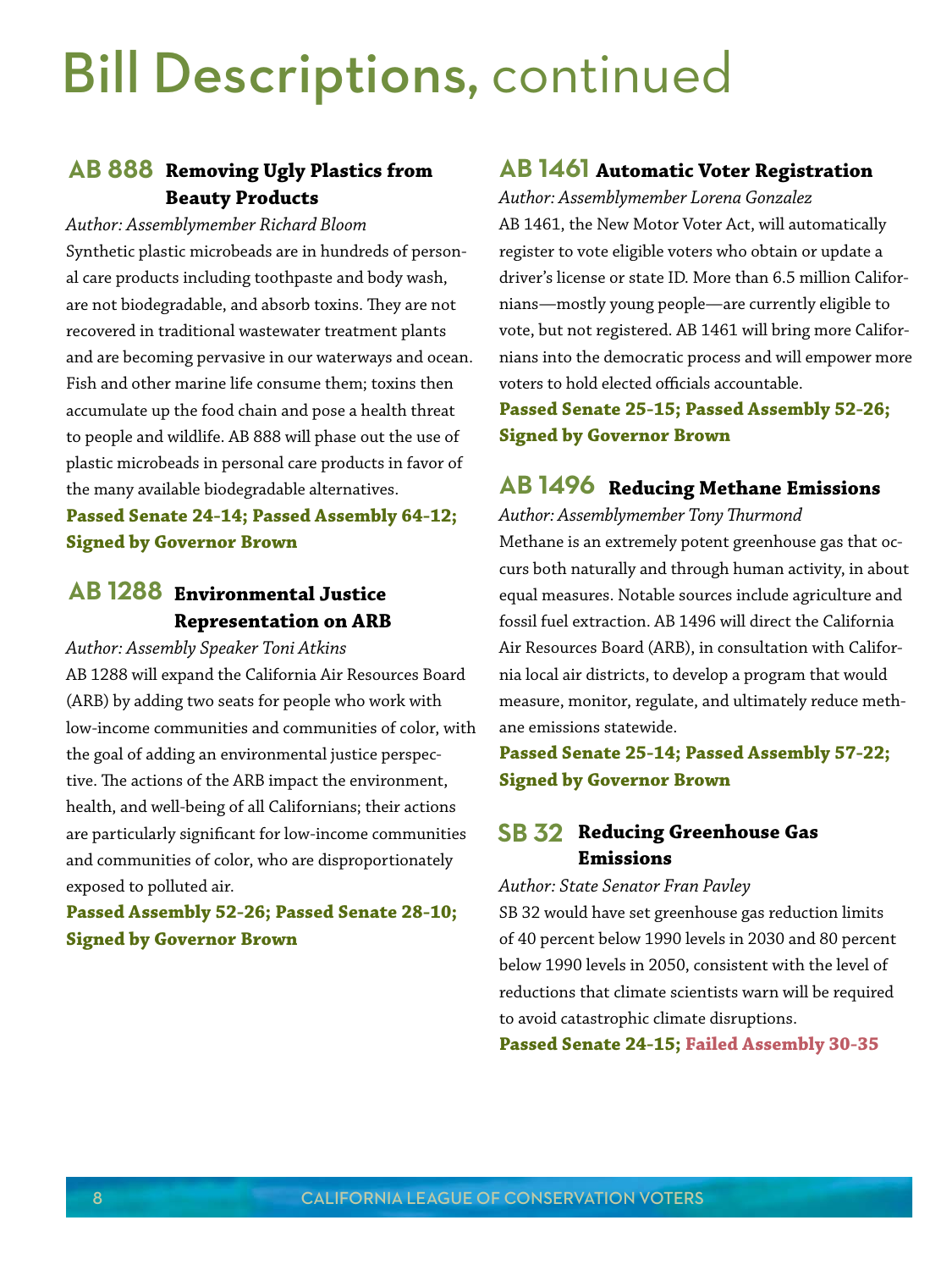#### **Coal Divestment SB 185**

*Author: State Senate President pro Tem Kevin de León* SB 185 will require California's public pension funds, the California Public Employees' Retirement System (CalPERS) and the California State Teachers' Retirement System (CalSTRS), to divest from holdings in thermal coal. Divestment from coal—America's dirtiest energy source—is part of the state's broader efforts to decarbonize the California economy and transition to clean, renewable energy resources. California is the first state in the nation to pass a measure of this kind.

#### **Passed Senate 24-14; Passed Assembly 43-27; Signed by Governor Brown**

#### **Oil and Gas Extraction Chemicals: SB 248 Underground Injection**

#### *Author: State Senator Fran Pavley*

SB 248 would have prohibited the disposal of oil and gas wastewater into unlined pits that threaten groundwater. It would also have required that only chemicals with complete health and safety data could be used in oil and gas extraction methods that require underground injection, and that their identities and properties would be publicly disclosed.

**Passed Senate 22-18; Held in Assembly Suspense**

#### **Clean Energy and Pollution SB 350 Reduction Act of 2015**

*Author: State Senate President pro Tem Kevin de León* SB 350 will mandate an increase of California's renewable energy use to 50% by 2030 and a doubling of energy efficiency over that same timeline. SB 350 is a climate change bill of historic proportions with aggressive targets. However, the bill was stripped of a provision to cut California's petroleum usage by 50% in the next 15 years

due to pressure from the oil industry, which spent many millions of dollars on a deceptive lobbying and media campaign, and, ultimately, the work of a group of oil industry-friendly Assembly Democrats.

**Passed Senate 26-14; Passed Assembly 52-27; Signed by Governor Brown**

#### **Protecting Drinking Water SB 454 from Oil & Gas**

*Author: State Senator Ben Allen*

Currently, California's Division of Oil, Gas and Geothermal Resources (DOGGR) issues permits for oil and gas injection wells. If a well is judged not to threaten drinking water, an aquifer exemption is granted, subject to final U.S. EPA review. SB 454 would have protected groundwater by requiring the State Water Board to also review aquifer exemption applications in response to revelations that more than 2,500 wells were improperly permitted by DOGGR.

**Failed Senate 17-17**

#### **Oil & Gas Coastal Sanctuaries SB 788**

*Author: State Senator Mike McGuire* SB 788, the California Coastal Protection Act of 2015, would have provided permanent protection for a State Marine Protected Area near the Santa Barbara Channel from repeated attempts to extract oil. **Passed Senate 24-15; Held in Assembly Appropriations**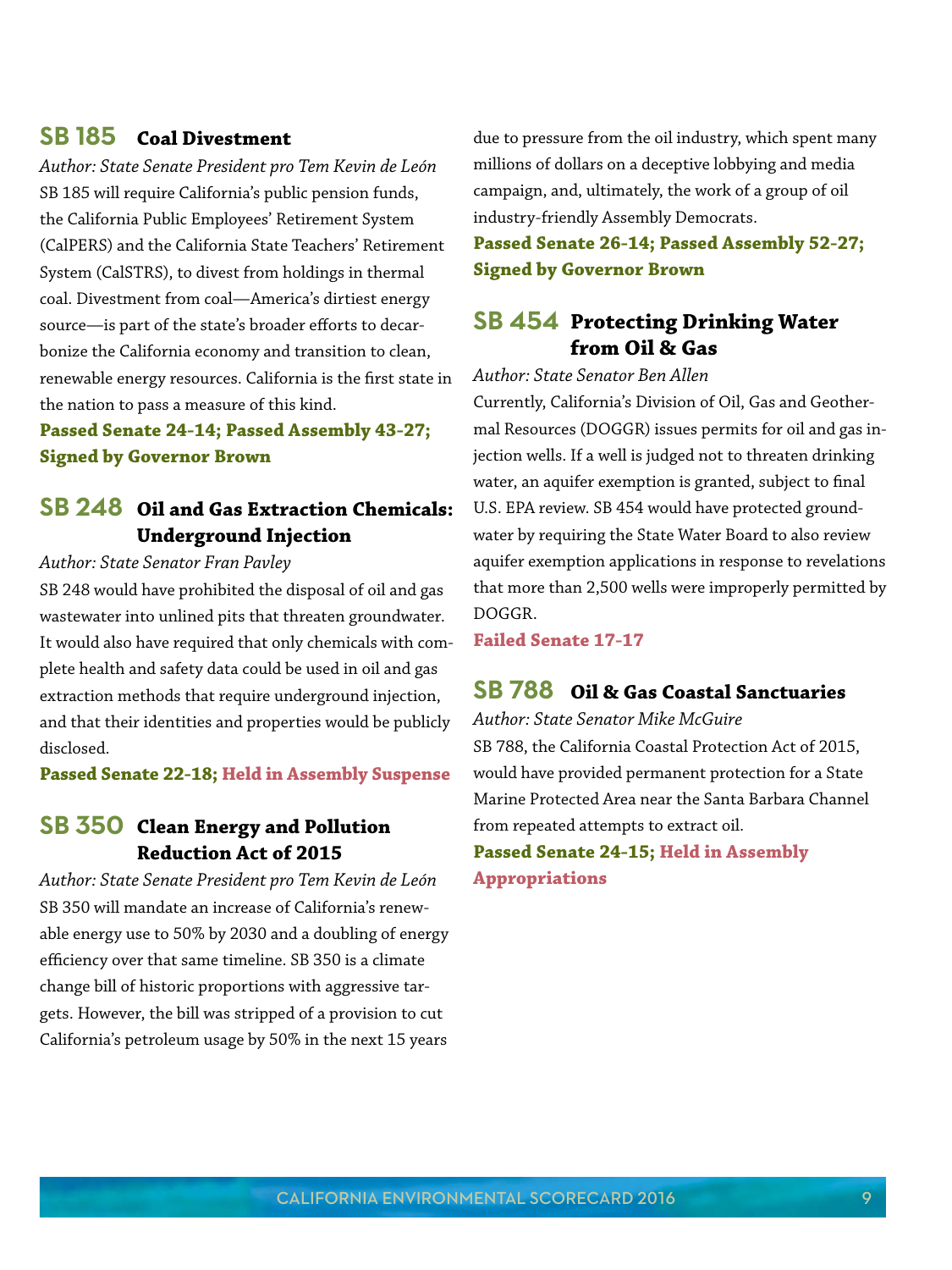

# What we do

The California League of Conservation Voters is the political action arm of California's environmental movement. We are non-partisan, not-for-profit, and dedicated to protecting California's families and natural legacy. For more than four decades, CLCV's mission has been to defend and strengthen the laws that safeguard the wellness of our neighborhoods and the beauty of our great state. We work to elect environmentally responsible candidates to state and federal office who will join us in our mission. After they are elected, we hold them accountable to a strong environmental agenda.

### **WE ELECT ENVIRONMENTAL CHAMPIONS**

The single most important contribution CLCV makes to enhance the lives of Californians is helping elect candidates into office who are committed to protecting the environment. CLCV conducts rigorous research on candidates and concentrates on the races in which our resources can make a difference. We back our endorsements with expertise, assisting candidates with the media, fundraising, and grassroots organizing strategies they need to win. We educate voters and then get out the vote on Election Day.

### **WE FIGHT FOR ENVIRONMENTAL LAWS**

Each year, we aggressively lobby on the most important environmental bills in Sacramento and work to make sure lawmakers hear from environmental voters. We help swing key votes at crucial moments by leveraging the grassroots strength of our more than 120,000 members and activists.

#### **WE HOLD LAWMAKERS ACCOUNTABLE**

We work year-round to shed light on especially good or especially egregious acts by California's public officials. At the end of each legislative year, we publish the *California Environmental Scorecard*, which cuts through political rhetoric and records the most important environmental votes. The *Scorecard*—distributed online and in print to CLCV members, friends, partner organizations, and the news media is the authoritative source on the state's environmental politics.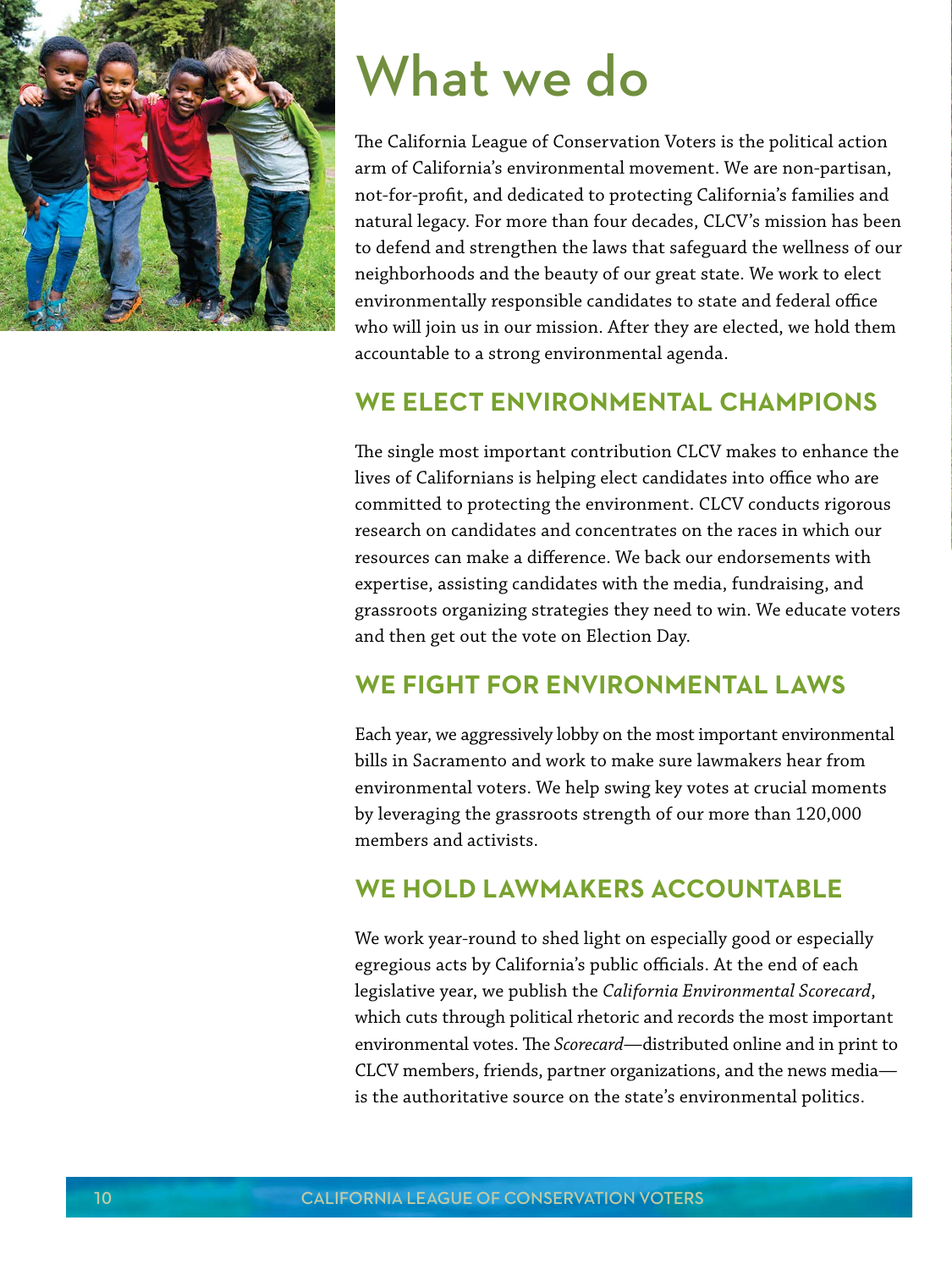

# Six ways to take action now that you know the score

- 1. Become a CLCV member at **[ecovote.org/donate](http://www.ecovote.org/donate)**
- 2. Make your voice heard on key legislation at **[act.ecovote.org](http://act.ecovote.org/)**
- 3. Like CLCV on Facebook at **[facebook.com/ecovote](http://www.facebook.com/ecovote)**
- 4. Follow CLCV on Twitter at **[twitter.com/clcv](http://twitter.com/clcv)**
- 5. Keep up on the latest news at **[ecovote.org/blog](http://www.ecovote.org/blog)**
- 6. Sign up to stay in touch at **[ecovote.org/connect](http://www.ecovote.org/connect)**

© 2016 California League of Conservation Voters. Permission is granted to quote from or reproduce portions of this publication if properly credited. Printed on recycled paper with soy inks by Dakota Press, San Leandro, CA [\(www.dakotapress.com\)](http://www.dakotapress.com/). Design by [Jason L. Gohlke](http://gohlke.net/). Photography by Kevin Meynell [\(www.kevinmeynell.com\)](http://www.kevinmeynell.com/).